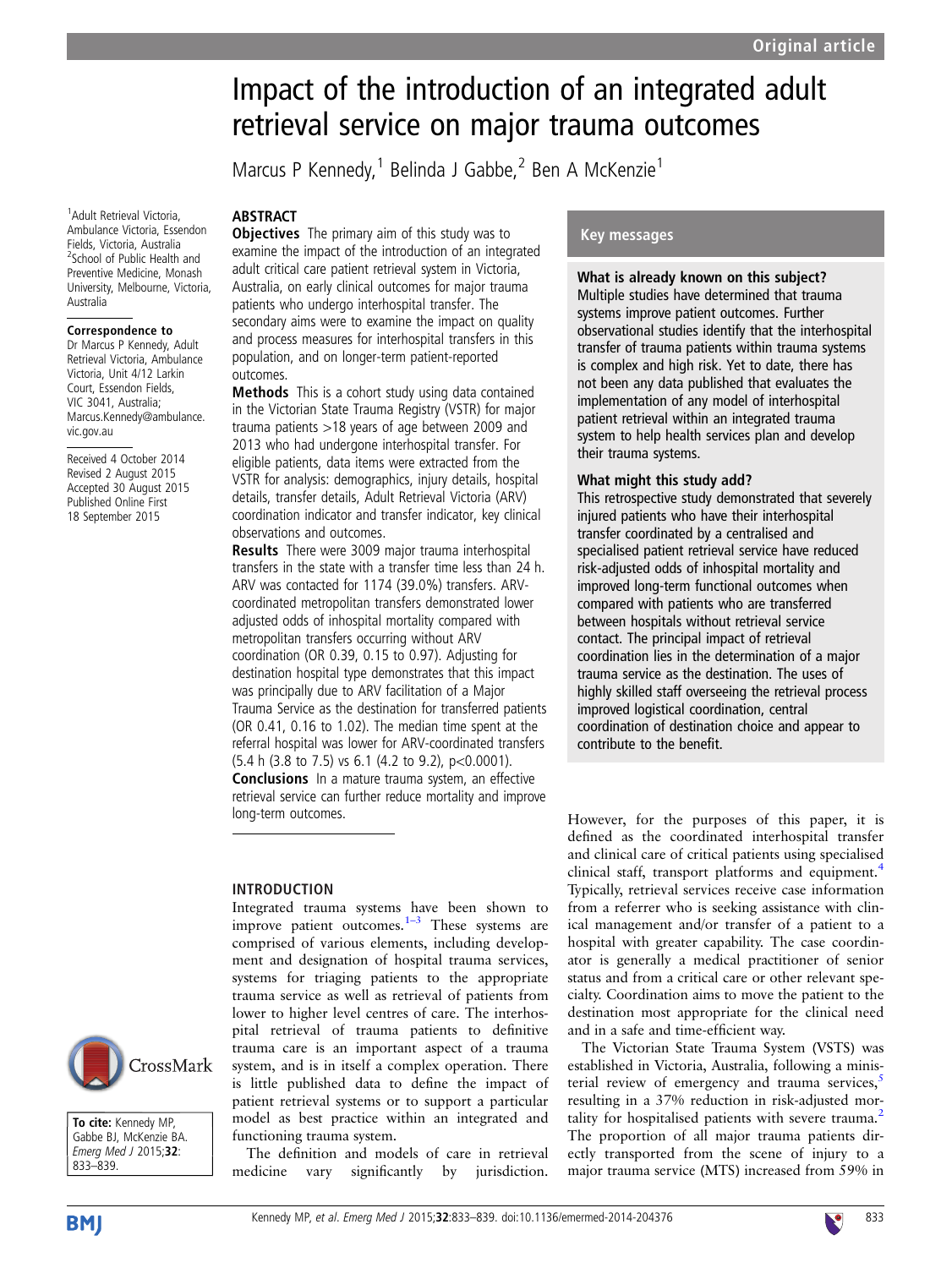2001–2002 to 67% in 2005–2006, and the proportion of road trauma major trauma patients transferred from the scene of injury directly to an MTS hospital increased from 55% in 2001–2002 to 77% in 2010–2011.<sup>[6](#page-6-0)</sup>

Secondarily transferred trauma patients are perceived as higher risk in terms of morbidity and mortality, although accurate data is scant.<sup>7</sup>  $8$  The Victorian major trauma transfer study<sup>[9](#page-6-0)</sup> examined the interhospital transfer of 451 major trauma patients during 2003–2004. It was a descriptive study undertaken prior to the introduction of Adult Retrieval Victoria (ARV), and showed a mortality rate of 6.1% for patients secondarily transferred, with highest mortality rates associated with transfer by referring hospital junior medical staff (resident and registrar grade). The study predated the introduction of the current retrieval system, and neither it nor other published papers have reviewed risk-adjusted short-term and long-term outcomes for major trauma retrieval patients.

This study examines the impact of the introduction of an integrated retrieval system in Victoria on early clinical outcomes for major trauma patients who undergo interhospital transfer.

## METHODS

#### Setting

Prior to 2007, the Victorian Adult Emergency and Retrieval Coordination Service delivered retrieval services in Victoria under the auspices of St Vincent's Hospital. Following a review published in 2006 by the Victorian Department of Human Services, $10$  Victoria moved to optimise its adult retrieval services. The principles identified by that report were to adopt a retrieval model with standard operating procedures, a 'one-stop shop' for referrers using a single phone call, improved central governance, operational integration, a comprehensive system with state-wide accessibility and promotion of health-service participation and early warning and activation of the system. While the overall distribution of major trauma cases originating in regional versus metropolitan settings was similar, ARV was commissioned with a primary goal of narrowing the service gap and 'tyranny of distance' for rural and regional patients. Rural patients face greater transfer times to definitive care, and often are initially cared for in smaller hospitals with lower levels of resource and staffing compared with metropolitan patients; both factors potentially leading to different clinical outcomes. Consequently, the early focus of the service was on coordination of retrieval for non-metropolitan patients, both major trauma and general critical care. The result was the establishment of ARV in 2007 as an operational department within Ambulance Victoria (AV), providing a comprehensive, integrated adult critical care retrieval service that is staffed by medical practitioners.

Interhospital transfers, not coordinated by ARV, are managed using disparate methods; transport platforms varying from nonemergency (contracted private provider) ambulance to emergency state ambulance, and crews ranging from nurse and/or basic ALS paramedic to intensive care paramedic, including junior medical staff with limited or no training or experience in retrieval medicine.

The Victorian State Trauma Registry (VSTR) is a populationbased trauma registry, capturing data about all major trauma patients in Victoria. The registry has been operating since July 2001, and collects data from the prehospital and acute hospital settings, as well as following up patients to 2 years' postinjury to collect long-term functional and health-related quality-of-life outcomes. $1\overline{1}$  12 The VSTR operates using an opt-off consent

process to ensure complete capture of all cases in the state. The VSTR and ARV coordinate data each quarter to ensure that all cases involving ARV are identified in the registry, and accurate and complete data are provided.

#### **Participants**

All adult (>15 years of age) major trauma patients with at least one interhospital transfer recorded, a date of injury from 1 January 2008 to 31 December 2013 and a total transfer time <24 h were extracted for analysis. Transfer time was the time from arrival at the primary hospital to arrival at the destination hospital. Major trauma patients injured overseas were excluded. Paediatric major trauma patients were also excluded as the retrieval of paediatric cases is coordinated by other services in the state.

## Procedures

For eligible patients, the demographic, preinjury characteristics, injury event details, injury type, Injury Severity Score (ISS), hospital details, transfer details, clinical observations, inhospital outcomes and 6-month postinjury outcomes were extracted from the VSTR for analysis.

## Data analysis

Summary statistics were used to compare cases coordinated by ARV and cases without ARV coordination. Frequencies and percentages were used for categorical variables, and the mean and SD or median and IQR for continuous variables.  $\chi^2$ , Mann-Whitney U tests and independent t tests were used to test for an association between covariates and whether the case was coordinated by ARV. Data from 2008 were excluded from the analysis because this year was an establishment year where new service processes were not yet established. Due to the multiple comparisons, a Bonferroni correction was used, and a p value <0.002 was considered significant.

Multivariable binary logistic and ordinal logistic models were performed to quantify the association between mode of transfer coordination, and each outcome, adjusted for variables demonstrating a potentially important  $(p<0.10)$  difference in case-mix between the groups on preliminary analyses (ie, potential confounders). ARV coordination (yes/no) was considered the exposure of interest. The outcomes of interest were inhospital mortality, admission to intensive care unit (ICU) and 6-month outcome functional scores (Glasgow outcome scale (extended) (GOS-E)) and return to work. The GOS-E rates the patient's level of function on a scale from 1 (death) to 8 (upper good recovery), and was analysed as an ordinal variable. The death and vegetative state categories of the GOS-E were merged into a single category for analysis due to the low number of cases classified as vegetative state. For all return to work analyses, only patients confirmed as working prior to injury were included.

Adjusted ORs (95% CI) were reported for binary logistic and ordinal regression analyses to provide an estimate of the strength of association, and the precision, between ARV coordination and outcome. An interaction term between the region of the transfer (metropolitan Melbourne or regional Victoria) and ARV coordination was included to establish whether the association between coordination source and outcome differed depending on whether the transfer was from a health service based in metropolitan Melbourne or regional Victoria. Model fit was assessed using the Hosmer–Lemeshow statistic, as well as standardised residuals and leverage to check for influential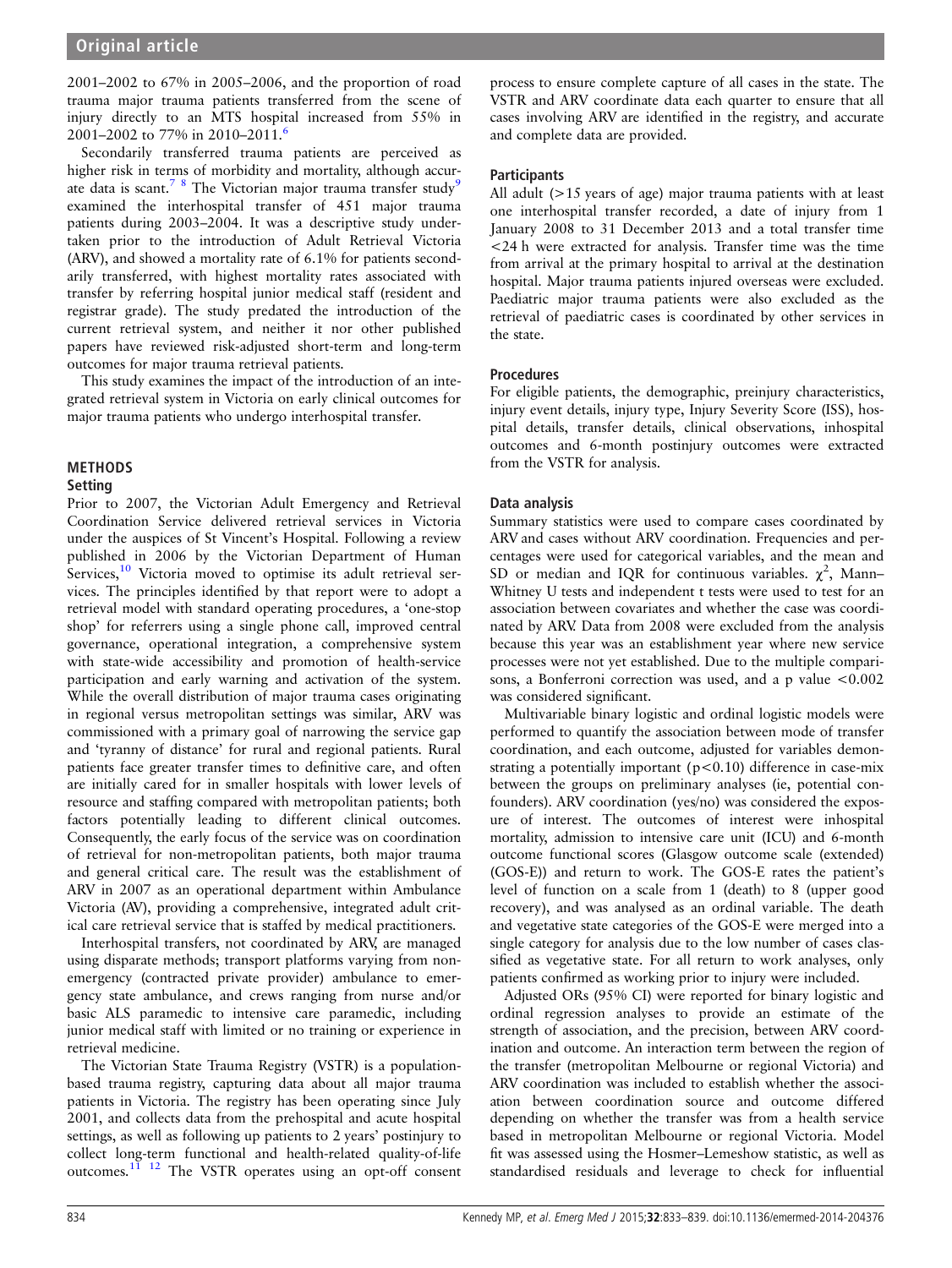observations. Where continuous predictor variables (ie, age, ISS and shock index) were shown not to have a linear relationship with the outcome of interest, log transformation or categorisation was used to include these in the models. The Brant test was used to test the assumption of proportional odds for the ordered logistic regression model. All analyses were performed using Stata SE V.13.0.

Ethics approval was provided for all VSTR research by all trauma-receiving hospitals in the state of Victoria and by the Monash University Human Research and Ethics Committee.

#### **RESULTS**

ARV was contacted in 36% (n=1261) of major trauma interhospital transfers  $\langle 24 \text{ h} \rangle$ , and transported 30% (n=1045) of cases to the definitive care hospital. The proportion of cases where ARV was contacted and provided case coordination increased from 17% (n=87) in 2008 to 48% (n=308) in 2013 (p<0.001, figure 1). The proportion of major trauma cases directly crewed by ARV retrieval teams increased from 17% (n=87) in 2008 to 33% (n=208) in 2013 (p<0.001).

From 2009 to 2013, there were 3009 major trauma interhospital transfers in the state with a transfer time <24 h. In this timeframe, ARV was contacted for 1174 (39.0%) transfers. Cases coordinated by ARV were younger, had a higher prevalence of comorbidities and were more commonly transportrelated [\(table 1](#page-3-0)).

The majority of ARV-coordinated transfers were from regional Victoria and transferred from regional trauma services, compared with non-ARV transfers that were predominantly from metropolitan areas and metropolitan trauma services (MeTS) [\(table 2\)](#page-3-0). Most ARV-coordinated transfers were transported to a (level 1) MTS, while a higher proportion of non-ARV transfers were to a (level 2) MeTS. The time spent at the referral hospital was lower for ARV-coordinated transfers, but the transport time was higher, reflecting the prevalence of regional patients transferred by ARV ([table 2\)](#page-3-0).

Although the majority of patients had a final destination of MTS, there were differences in destination type based on the region of origin. A higher proportion of patients transferred from a regional hospital were transported to an MTS  $(X_3^2 = 59.80, p < 0.001)$  ([table 3\)](#page-3-0).

The mean shock Index was higher in patients coordinated by ARV on arrival at the definitive hospital and at arrival at the referral hospital. There was a higher prevalence of burn and head injury multitrauma cases transported by ARV, while cases not coordinated by ARV involved a higher proportion of spinal cord injury, orthopaedic and isolated head injury cases ([table 4\)](#page-4-0). The ISS of ARV cases was higher, and a greater proportion of ARV cases were admitted to ICU. Consistent with the overall greater injury severity, the hospital length of stay for ARV-coordinated cases was higher; however, the inhospital death rate was consistent with the non-ARV-coordinated cases ([table 4](#page-4-0)).

Of the 3009 major trauma cases transferred from 2009 to 2013, 2660 (88.4%) had a valid GOS-E score at 6 months (including inhospital deaths). Fifty-three per cent were studying or working for income prior to injury. [Table 5](#page-4-0) shows the longerterm outcomes for ARV-coordinated and non-coordinated transfer cases. A higher proportion of major trauma patients transferred by ARV were living independently (GOS-E score of lower moderate disability or higher) at 6 months, but there was no association between the source of transfer coordination and functional recovery (GOS-E upper good recovery) or return to work.

The association between ARV coordination of interhospital transfer and the risk of inhospital mortality was different for cases transferred from regional hospitals compared with metropolitan hospitals ([table 6](#page-5-0)). ARV-coordinated metropolitan transfers demonstrated lower adjusted odds of inhospital mortality compared with metropolitan transfers occurring without ARV coordination [\(table 6](#page-5-0)). ARV-coordinated metropolitan transfers also demonstrated better risk-adjusted functional (GOS-E) outcomes at 6 months postinjury when compared with metropolitan transfers occurring without ARV coordination ([table 6\)](#page-5-0). Analysis in the model of whether the patient was managed at an MTS hospital only partially explained the difference in outcomes. There was no association between ARV coordination and return to work.

## **DISCUSSION**

System redesign as occurred in the establishment of ARV was intended to alter both practices and outcomes. When adjusted for age, gender, comorbidity, injury type and severity, GCS, and

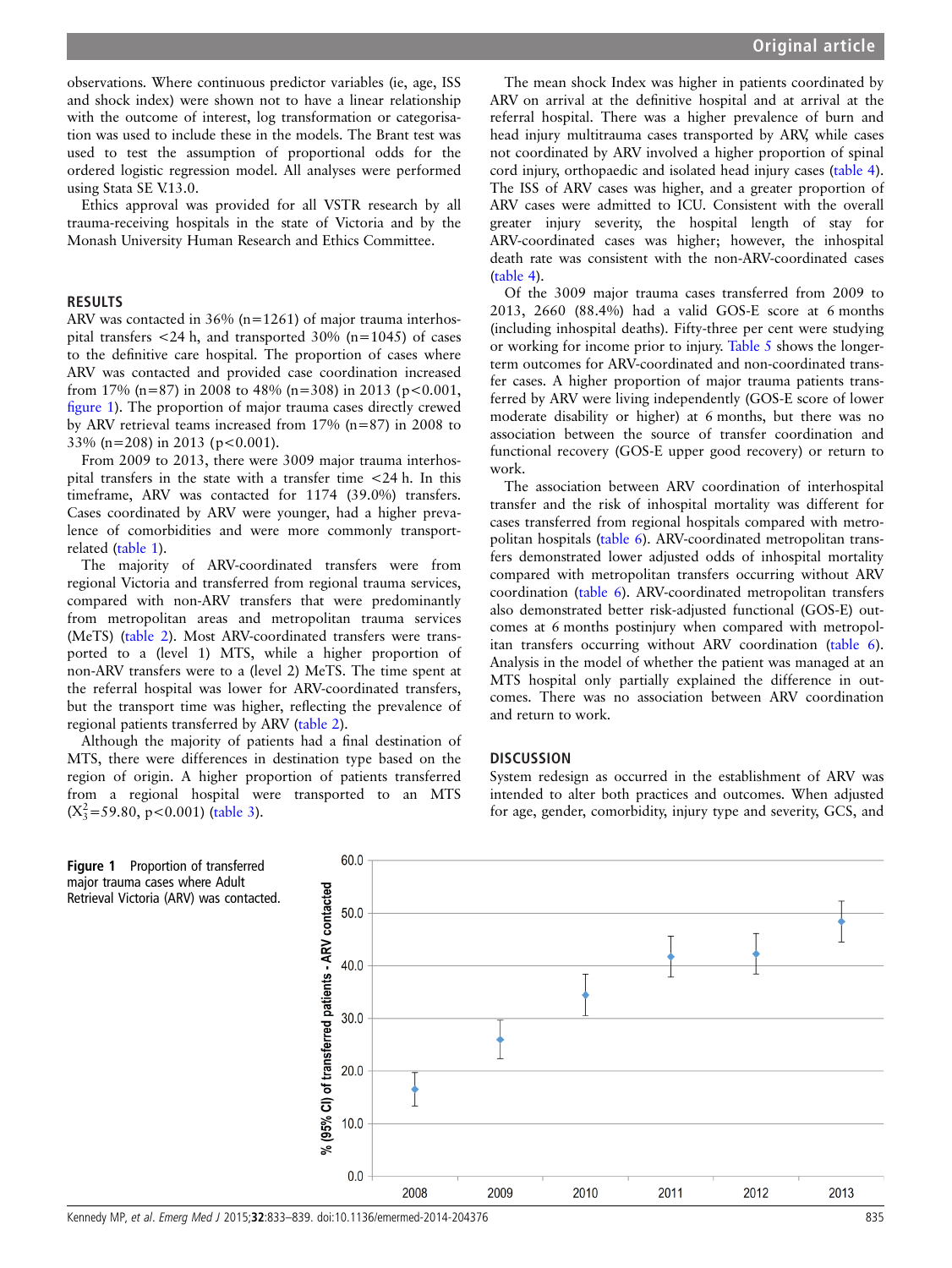#### <span id="page-3-0"></span>Table 1 Profile of cases by source of transfer coordination

| <b>Descriptor</b>                  | ARV<br>coordination<br>(n=1174) | <b>No ARV</b><br>coordination<br>(n=1835) | p Value |
|------------------------------------|---------------------------------|-------------------------------------------|---------|
| Age group (years)                  |                                 |                                           |         |
| N(% )                              |                                 |                                           |         |
| $16 - 24$                          | 220 (18.7)                      | 261 (14.2)                                | < 0.001 |
| $25 - 34$                          | 153(13.0)                       | 207 (11.3)                                |         |
| $35 - 44$                          | 180 (15.3)                      | 209 (11.4)                                |         |
| $45 - 54$                          | 156 (13.3)                      | 220 (12.0)                                |         |
| $55 - 64$                          | 140 (11.9)                      | 224 (12.2)                                |         |
| $65 - 74$                          | 153 (13.0)                      | 225 (12.3)                                |         |
| $75 - 84$                          | 131 (11.2)                      | 308 (16.8)                                |         |
| $85+$                              | 41 (3.5)                        | 181 (9.9)                                 |         |
| Sex                                |                                 |                                           |         |
| N(%                                |                                 |                                           |         |
| Male                               | 894 (76.2)                      | 1315 (71.7)                               | 0.007   |
| Female                             | 280 (23.8)                      | 520 (28.3)                                |         |
| <b>CCI</b> weighting               |                                 |                                           |         |
| N(% )                              |                                 |                                           |         |
| $\mathbf 0$                        | 649 (55.3)                      | 1183 (64.5)                               | < 0.001 |
| 1                                  | 381 (32.4)                      | 452 (24.6)                                |         |
| >2                                 | 144 (12.3)                      | 200 (10.9)                                |         |
| Injury intent*                     |                                 |                                           |         |
| N(% )                              |                                 |                                           |         |
| Unintentional                      | 1012 (86.9)                     | 1595 (87.2)                               | 0.12    |
| Intentional self-harm              | 32 (2.7)                        | 32 (1.8)                                  |         |
| Intentional-other                  | 100(8.6)                        | 175(9.7)                                  |         |
| Intent cannot be determined        | 21 (1.8)                        | 23(1.3)                                   |         |
| Cause of injuryt                   |                                 |                                           |         |
| N(% )                              |                                 |                                           |         |
| Low fall $(<1$ m)                  | 239 (20.4)                      | 677 (37.1)                                | < 0.001 |
| Motor vehicle                      | 276 (23.6)                      | 229 (12.5)                                |         |
| Motorcycle                         | 129 (11.0)                      | 165(9.0)                                  |         |
| High fall                          | 111(9.5)                        | 221 (12.1)                                |         |
| Struck by/collision with           | 75 (6.4)                        | 136 (7.4)                                 |         |
| person                             |                                 |                                           |         |
| Struck by/collision with<br>object | 70 (6.0)                        | 104 (5.7)                                 |         |
| Pedal cyclist                      | 56 (4.8)                        | 95 (5.2)                                  |         |
| Pedestrian                         | 42 (3.6)                        | 43 (2.3)                                  |         |
| Cutting/piercing object            | 19 (1.6)                        | 33 (1.8)                                  |         |
| Other                              | 152 (13.0)                      | 123(6.7)                                  |         |

Data missing for n=16 cases. †Data missing for n=14 cases.

ARV, Adult Retrieval Victoria; CCI, Charlson Comorbidity Index.

shock index, cases managed by referral into this new system have demonstrated improved process management (time at referral hospital) and in metropolitan patients have demonstrated better clinical outcomes in both short and longer term (death, GOS-E). After adjusting for destination type, it is clear that an important component of the impact of retrieval coordination lies in the determination of an MTS as the destination, an intervention known to improve clinical outcomes. In addition to this, there appear to be other retrieval-related factors (undefined) that also demonstrate benefit.

Similar outcome impacts associated with retrieval systems have been described in other jurisdictions and in patient populations with a broader range of clinical presentations than the major trauma group we have studied. $13$  The weakness of ad hoc approaches to critical patient transfer has also previously been

#### Table 2 Transfer and transport details by source of transfer coordination

|                                      | <b>ARV</b><br>coordination | Non-ARV<br>coordination |          |
|--------------------------------------|----------------------------|-------------------------|----------|
| <b>Descriptor</b>                    | $(n=1174)$                 | $(n=1835)$              | p Value  |
| Region of injury event*              |                            |                         |          |
| N(%)                                 |                            |                         |          |
| Metropolitan Melbourne               | 179 (16.2)                 | 1014 (60.5)             | < 0.001  |
| Regional Victoria                    | 914 (82.5)                 | 648 (38.7)              |          |
| Interstate                           | 15(1.3)                    | 14(0.8)                 |          |
| Referral hospital region             |                            |                         |          |
| N(%)                                 |                            |                         |          |
| Metropolitan trauma service          | 112(9.5)                   | 1214 (66.2)             | < 0.001  |
| Regional trauma service              | 1062(90.5)                 | 621 (33.8)              |          |
| <b>Destination VSTS level</b>        |                            |                         |          |
| N(% )                                |                            |                         |          |
| Level 1/ MTS                         | 1082 (92.2)                | 1342 (73.1)             | < 0.001  |
| Level 2/MeTS                         | 47 (4.0)                   | 309 (16.8)              |          |
| Austin (spinal)                      | 36(3.1)                    | 133(7.2)                |          |
| Regional trauma service              | 8(0.7)                     | 29(1.6)                 |          |
| Metropolitan primary care<br>service | 1(0.1)                     | 22(1.2)                 |          |
| Time at referral hospitalt           |                            |                         |          |
| Median (IQR) hours                   | $5.4(3.8 - 7.5)$           | $6.1(4.2-9.2)$          | < 0.0001 |
| Transport time‡                      |                            |                         |          |
| Median (IQR) hours                   | $1.7(1.2 - 2.4)$           | $1.0(0.7-1.6)$          | < 0.0001 |
| Total transfer time                  |                            |                         |          |
| Median (IQR) hours                   | $7.4(5.5-9.8)$             | $7.4(5.3-10.6)$         | 0.49     |

\*Data missing for n=225 cases. †Data missing for n=88 cases.

‡Data missing for n=115 cases.

ARV, Adult Retrieval Victoria; MeTS, metropolitan trauma service; MTS, major trauma service; VSTS, Victorian State Trauma System.

highlighted, as has the preference for coordinated, organised retrieval systems.[14 15](#page-6-0)

The VSTS has demonstrated growing confidence in the retrieval service, with approximately 50% of major trauma transfers now coordinated via ARV, whereas pre-2008, the retrieval service coordinated <15% of major trauma transfers. Despite the ARV-coordinated group being more unstable and more severely injured, overall mortality of retrieval patients was comparable or less than mortality rates in non-retrieval patients.

Significant differences in system process and structure exist between retrieval-service-coordinated cases and the remainder,

| <b>Table 3</b> VSTS destination level by source of transfer coordination |
|--------------------------------------------------------------------------|
| and region of initial hospital                                           |

|                                         | Regional                                 |                                      | <b>Metro</b>                            |                                       |
|-----------------------------------------|------------------------------------------|--------------------------------------|-----------------------------------------|---------------------------------------|
| <b>Destination</b><br><b>VSTS level</b> | <b>ARV</b><br>coordination<br>$(n=1062)$ | Non-ARV<br>coordination<br>$(n=621)$ | <b>ARV</b><br>coordination<br>$(n=112)$ | Non-ARV<br>coordination<br>$(n=1214)$ |
| N(%)                                    |                                          |                                      |                                         |                                       |
| <b>MTS</b>                              | 990 (93.2)                               | 509 (82.0)                           | 92 (82.1)                               | 833 (68.6)                            |
| <b>MeTS</b>                             | 36(3.4)                                  | 55 (8.9)                             | 11(9.8)                                 | 254 (20.9)                            |
| Austin<br>(spinal)                      | 27(2.5)                                  | 28 (4.5)                             | 9(8.0)                                  | 105(8.7)                              |
| Other                                   | 9(0.8)                                   | 29(4.7)                              | 0(0.0)                                  | 22(1.8)                               |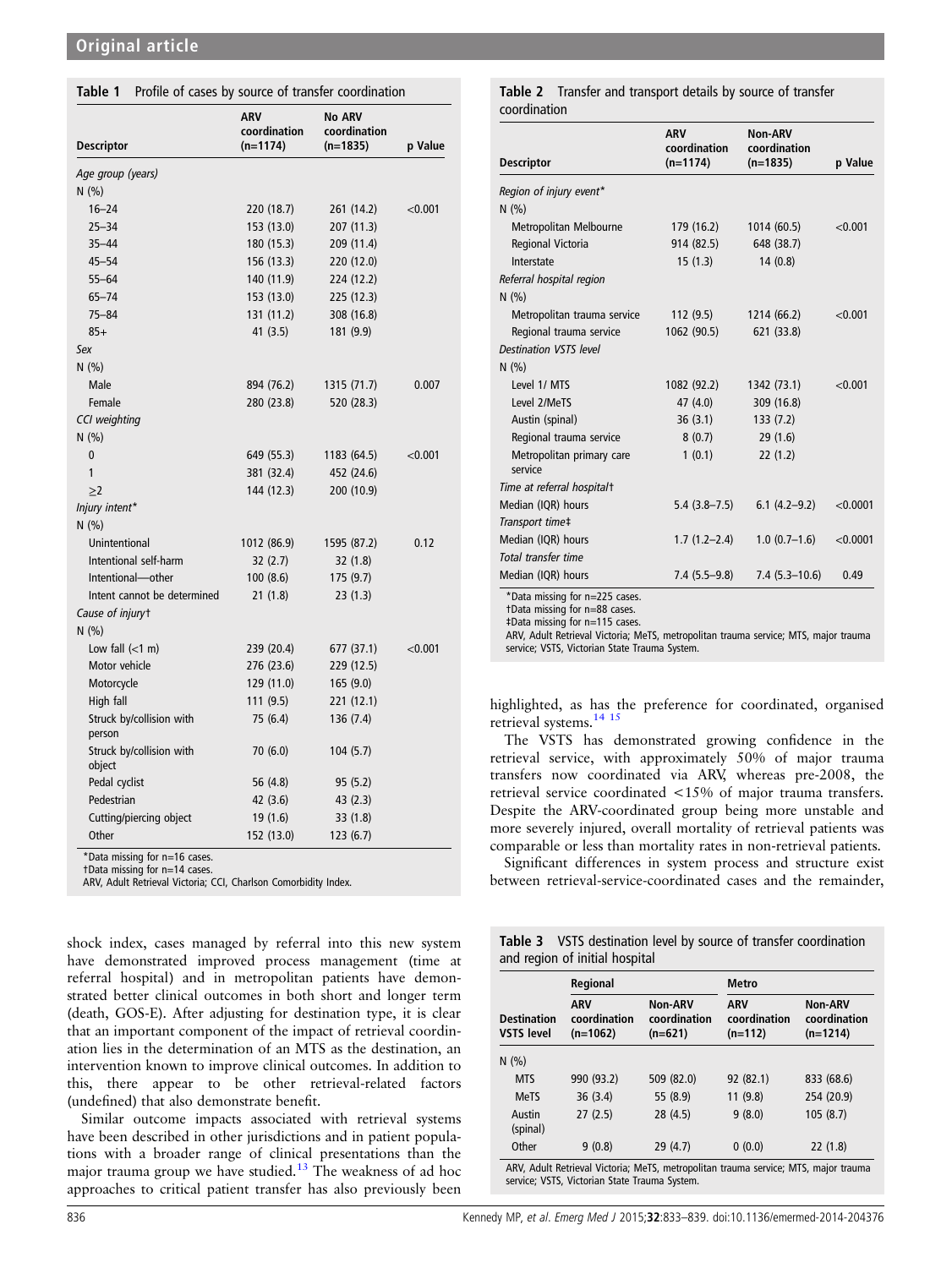<span id="page-4-0"></span>

|              | <b>Table 4</b> Injuries and inhospital outcomes by source of transfer |  |  |
|--------------|-----------------------------------------------------------------------|--|--|
| coordination |                                                                       |  |  |

| <b>Descriptor</b>                               | ARV<br>coordination<br>$(n=1174)$ | <b>Non-ARV</b><br>coordination<br>(n=1835) | p Value        |
|-------------------------------------------------|-----------------------------------|--------------------------------------------|----------------|
| Trauma type*                                    |                                   |                                            |                |
| N(% )                                           |                                   |                                            |                |
| Blunt                                           | 1060 (90.5)                       | 1737 (94.5)                                | < 0.001        |
| Penetrating                                     | 28 (2.4)                          | 45 (2.5)                                   |                |
| Burn                                            | 70(6.0)                           | 45 (2.5)                                   |                |
| Other                                           | 13(1.1)                           | 8(0.5)                                     |                |
| ISS+                                            |                                   |                                            |                |
| N(% )                                           |                                   |                                            |                |
| $1 - 12$                                        | 193 (16.5)                        | 309 (16.9)                                 | < 0.001        |
| $13 - 15$                                       | 185 (15.8)                        | 367 (20.1)                                 |                |
| $16 - 17$                                       | 249 (21.2)                        | 456 (24.9)                                 |                |
| $18 - 24$                                       | 217 (18.5)                        | 243 (13.3)                                 |                |
| $25+$                                           | 329(28.0)                         | 455 (24.9)                                 |                |
| Injury group‡                                   |                                   |                                            |                |
| N(%                                             |                                   |                                            |                |
| Other/multitrauma (except<br>neuro)             | 458 (39.1)                        | 483 (26.4)                                 | $<$ 0.001 $\,$ |
| Isolated head injury                            | 257 (21.9)                        | 550 (30.1)                                 |                |
| Head and associated injuries                    | 298 (25.4)                        | 360 (19.7)                                 |                |
| Spinal column/extremity                         | 108(9.2)                          | 282 (15.4)                                 |                |
| injuries<br>Spinal cord injury                  | 31(2.6)                           | 96(5.2)                                    |                |
| Chest/abdominal injuries                        | 21(1.8)                           | 59 (3.2)                                   |                |
| only<br>Shock index on arrival at               |                                   |                                            |                |
| definitive hospital§                            |                                   |                                            |                |
| Mean (SD)                                       | 0.67(0.44)                        | 0.61(0.26)                                 | ${<}0.0001$    |
| Shock index on arrival at<br>referral hospital¶ |                                   |                                            |                |
| Mean (SD)                                       | 0.67(0.22)                        | 0.62(0.19)                                 | ${<}0.0001$    |
| GCS on arrival at definitive<br>hospital**      |                                   |                                            |                |
| N(%)                                            |                                   |                                            |                |
| $3 - 8$                                         | 498 (42.9)                        | 239 (13.3)                                 | $<$ 0.001      |
| $9 - 12$                                        | 15 (1.3)                          | 44 (2.5)                                   |                |
| $13 - 15$                                       | 648 (55.8)                        | 1513 (84.2)                                |                |
| GCS on arrival at the referral<br>hospital††    |                                   |                                            |                |
| N (%)                                           |                                   |                                            |                |
| $3 - 8$                                         | 114 (10.0)                        | 61(3.4)                                    | < 0.001        |
| $9 - 12$                                        | 87 (7.6)                          | 74 (4.2)                                   |                |
| $13 - 15$                                       | 940 (82.4)                        | 1650 (92.4)                                |                |
| ICU admission?<br>N(% )                         |                                   |                                            |                |
| No                                              | 502 (42.8)                        | 1295 (70.6)                                | < 0.001        |
| Yes                                             | 672 (57.2)                        | 540 (29.4)                                 |                |
| ICU length of stay (days)##                     |                                   |                                            |                |
| N(% )                                           |                                   |                                            |                |
| 1                                               | 45 (6.7)                          | 53 (9.8)                                   | 0.01           |
| $2 - 3$                                         | 228 (33.9)                        | 214 (39.6)                                 |                |
| $4 - 7$                                         | 217 (32.3)                        | 134 (24.8)                                 |                |
| 8+                                              | 182 (27.1)                        | 139 (25.7)                                 |                |
| Ventilation time##,§§                           |                                   |                                            |                |
| Median (IQR) hours                              | $35(11-110)$                      | $19(0 - 75)$                               | $<$ 0.0001     |
| Length of stay                                  |                                   |                                            |                |
| Median (IQR) days                               | 8.7 (4.7–15.7)                    | $6.8$ (3.9–12.5)                           | $<$ 0.0001     |
| Discharge destination§§                         |                                   |                                            |                |
|                                                 |                                   |                                            | Continued      |

# Table 4 Continued

| Descriptor                                                                                                                                                                                                                                                                                                                                                                                 | <b>ARV</b><br>coordination<br>$(n=1174)$ | <b>Non-ARV</b><br>coordination<br>$(n=1835)$ | p Value |
|--------------------------------------------------------------------------------------------------------------------------------------------------------------------------------------------------------------------------------------------------------------------------------------------------------------------------------------------------------------------------------------------|------------------------------------------|----------------------------------------------|---------|
| N(% )                                                                                                                                                                                                                                                                                                                                                                                      |                                          |                                              |         |
| Home                                                                                                                                                                                                                                                                                                                                                                                       | 552 (47.0)                               | 943 (51.4)                                   | 0.11    |
| Inpatient rehabilitation                                                                                                                                                                                                                                                                                                                                                                   | 454 (38.7)                               | 625 (34.1)                                   |         |
| Death                                                                                                                                                                                                                                                                                                                                                                                      | 83(7.1)                                  | 135 (7.4)                                    |         |
| Other                                                                                                                                                                                                                                                                                                                                                                                      | 85(7.2)                                  | 131(7.1)                                     |         |
| *Data missing for n=3 cases.<br>+Data missing for n=6 case.<br>#Data missing for n=6 cases.<br>§Data missing for n=48 cases.<br>$\P$ Data missing for $n=34$ cases.<br>**Data missing for n=52 cases.<br>ttData missing for n=83 cases.<br>##If admitted to ICU.<br>§§Data missing for $n=1$ case.<br>ARV, Adult Retrieval Victoria; ICU, intensive care unit; ISS, Injury Severity Score. |                                          |                                              |         |

which are managed and transferred using ad hoc systems. The differences are illustrated in fi[gure 2](#page-6-0) below:

From inception, the retrieval service has predominantly directed its attention to the rural subpopulation of patients on the basis that local responses, regional hospital capabilities and distance and logistic factors all posed additional risk for such patients. As a department of AV, ARV developed or adopted effective internal ambulance systems and consistent processes for managing these transfers, employing principally air, but also road transport options. As noted above, metropolitan transfers coordinated via the retrieval service had significant survival and functional outcome benefits compared with non-metropolitan patients. Processes for interhospital transfers from regional centres in Victoria that are not coordinated by ARV are generally managed directly by the ambulance air transport department, which is collocated with the retrieval service. There is, therefore, considerable similarity and overlap between these departments, their clinical practice guidelines and their processes. In contrast, metropolitan transfers not managed by ARV may be facilitated by many pathways without the levels of process consistency or structure seen in rural and regional transfers. In such circumstances, patients are managed without reference to or clinical support from the ARV medical coordinator (who has

| <b>Descriptor</b>                                              | <b>ARV</b> coordination | <b>Non-ARV</b> coordination | p Value |
|----------------------------------------------------------------|-------------------------|-----------------------------|---------|
| <b>Functional recovery?</b>                                    |                         |                             |         |
| N(%)                                                           |                         |                             |         |
| No                                                             | 848 (80.3)              | 1270 (79.2)                 | 0.48    |
| Yes                                                            | 208 (19.7)              | 334 (20.8)                  |         |
| Independent living?                                            |                         |                             |         |
| N(%)                                                           |                         |                             |         |
| <b>No</b>                                                      | 280 (26.5)              | 506 (31.6)                  | 0.005   |
| Yes                                                            | 776 (73.5)              | 1098 (68.5)                 |         |
| Return to work?*                                               |                         |                             |         |
| N(%)                                                           |                         |                             |         |
| <b>No</b>                                                      | 202 (35.9)              | 232 (31.3)                  | 0.08    |
| Yes                                                            | 360 (64.1)              | 509 (68.7)                  |         |
| *If working prior to injury.<br>ARV, Adult Retrieval Victoria. |                         |                             |         |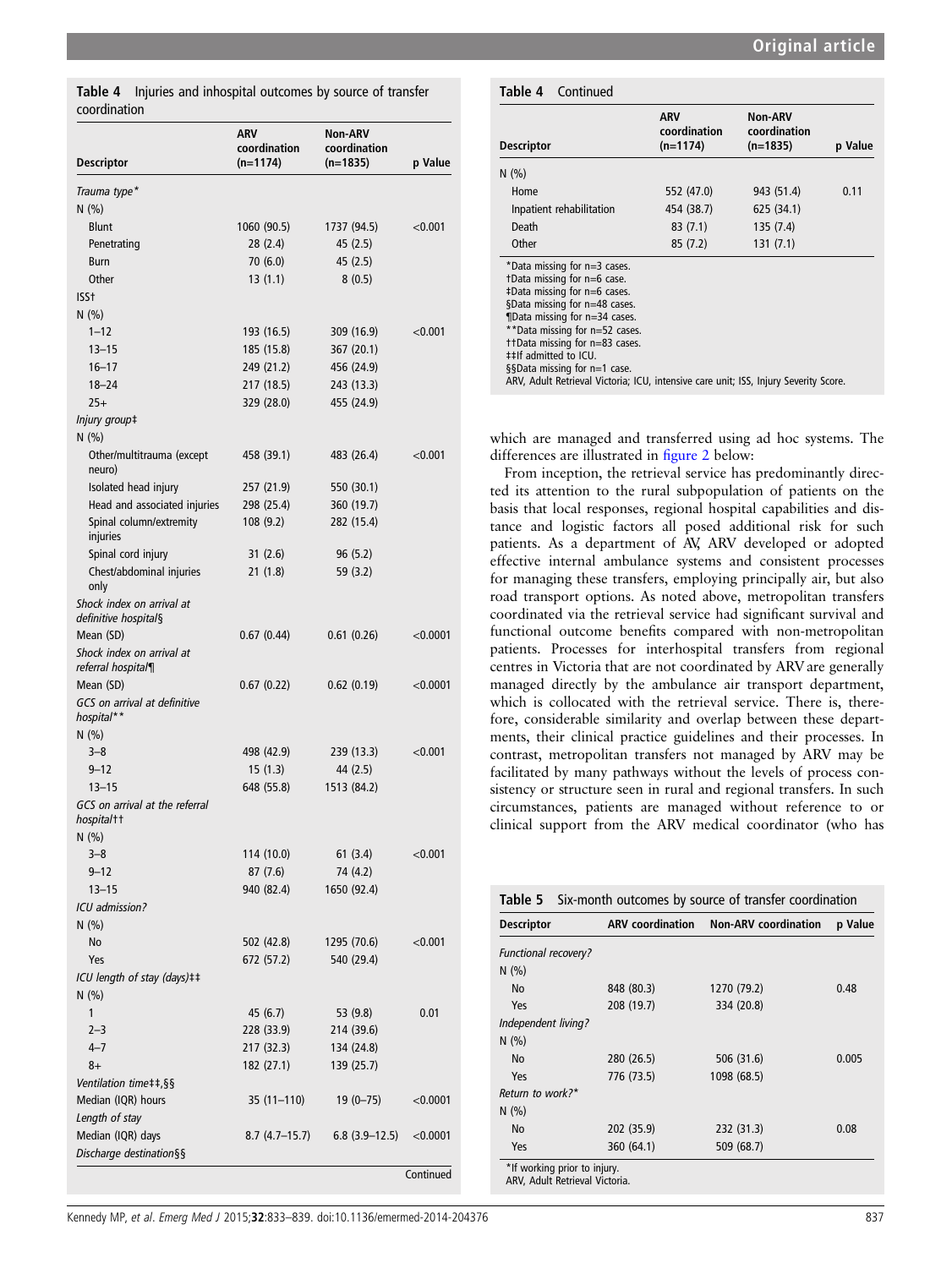#### <span id="page-5-0"></span>Table 6 Association between ARV coordination and outcome

| Outcome                                       | Model excluding level of<br>definitive care in the system<br>Adjusted OR (95% CI) | Model including level of<br>definitive care in the system<br>Adjusted OR (95% CI) |
|-----------------------------------------------|-----------------------------------------------------------------------------------|-----------------------------------------------------------------------------------|
| ICU stayt                                     |                                                                                   |                                                                                   |
| Not ARV and metropolitan hospital (reference) | 1.00                                                                              | 1.00                                                                              |
| Not ARV and regional hospital                 | $0.82$ (0.61 to 1.11)                                                             | $0.83$ (0.62 to 1.12)                                                             |
| ARV-coordinated and regional hospital         | 1.22 (0.93 to 1.59)                                                               | 1.28 (0.98 to 1.68)                                                               |
| ARV-coordinated and metropolitan hospital     | 1.50 (0.79 to 2.83)                                                               | 1.54 (0.81 to 2.94)                                                               |
| Inhospital death‡                             |                                                                                   |                                                                                   |
| Not ARV and metropolitan hospital (reference) | 1.00                                                                              | 1.00                                                                              |
| Not ARV and regional hospital                 | $0.83$ (0.52 to 1.33)                                                             | $0.87$ (0.55 to 1.39)                                                             |
| ARV-coordinated and regional hospital         | $0.69$ (0.45 to 1.05)                                                             | 0.73 (0.48 to 1.39)                                                               |
| ARV-coordinated and metropolitan hospital     | $0.39$ (0.15 to 0.97)                                                             | $0.41$ (0.16 to 1.02)                                                             |
| Return to work at 6 months§                   |                                                                                   |                                                                                   |
| Not ARV and metropolitan hospital (reference) | 1.00                                                                              | 1.00                                                                              |
| Not ARV and regional hospital                 | $0.91$ (0.63 to 1.30)                                                             | $0.87$ (0.61 to 1.25)                                                             |
| ARV-coordinated and regional hospital         | 1.06 (0.76 to 1.48)                                                               | $1.00$ (0.71 to 1.39)                                                             |
| ARV-coordinated and metropolitan hospital     | 1.03 (0.48 to 2.23)                                                               | $0.98$ (0.45 to 2.16)                                                             |
| GOS-E score at 6 months¶                      |                                                                                   |                                                                                   |
| Not ARV and metropolitan hospital (reference) | 1.00                                                                              | 1.00                                                                              |
| Not ARV and regional hospital                 | 1.03 (0.86 to 1.23)                                                               | $1.00$ (0.83 to 1.19)                                                             |
| ARV-coordinated and regional hospital         | 1.17 (0.99 to 1.38)                                                               | 1.08 (0.91 to 1.27)                                                               |
| ARV-coordinated and metropolitan hospital     | 1.47 (1.01 to 2.14)                                                               | 1.41 (0.97 to 2.05)                                                               |

†Model adjusted for age group, gender, CCI, cause of injury, ISS group, injury group, GCS on arrival at definitive hospital of care, natural log shock index and source of referral.<br>‡Model adjusted for age, gender, CCI, ca

working prior to injury.<br>¶Model adjusted for age group, gender, CCI, cause of injury, ISS, injury group, GCS on arrival at definitive hospital of care, shock index and source of referral.

ARV, Adult Retrieval Victoria; CCI, Charlson Comorbidity Index; ICU, intensive care unit; ISS, Injury Severity Score.

advanced training and experience in retrieval medicine), and may be transferred by junior staff, with little training or exposure to transport medicine, and inconsistent equipment, monitoring and interventions. These fundamental differences may, in part, explain the less significant outcome differences seen in rural retrieval patients compared with metropolitan retrieval patients.

Other factors associated with professional case coordination such as clinical advice, logistic efficiency and in-transit clinical care standards that cannot be adjusted for in the analysis may also affect outcomes.

Decisions regarding the pattern of use of the retrieval service differ considerably between regional referral hospitals and metropolitan referrers. These decisions appear to impact patient outcome, and may be due to a range of factors. Penetration of the ARV service message and establishment of service has been more targeted and effective in rural settings. ARV has limited resource to provide retrieval staff for transfers in the metropolitan setting; therefore, referrers are less likely to engage the service (including for advice and destination planning); prior to 2010, ARV offered very limited metropolitan retrieval support. Persistence of local culture and network preference for transfer within a local health service rather than transfer to a central MTS may also be a factor. Finally, there may be lack of awareness of major trauma transfer guidelines, which specify destination hospital type (MTS) and of the impact on outcomes of care provided in different settings (eg, MTS vs MeTS).

These factors may be addressed with additional resource, communication and education strategies; some of which have been implemented such as a whole of system trauma guideline education programme.[16](#page-6-0) It is likely that there would be

additional gains to be made if the remainder of major trauma transfer cases were coordinated via the retrieval service. Triage of higher proportions of major trauma patients to MTS destinations does require appropriate concentration of resource in these centres; however, benefits of associated outcomes are well established.<sup>[2 17](#page-6-0)-19</sup> It is also plausible that the benefits seen in the retrieval trauma patient population would be mirrored in other patient populations, and since trauma represents approximately 20% of retrieval practice in Victoria, those gains may be significant, and are worthy of further investigation.

## Limitations

This study reflects a single retrieval service in a single setting (mature and effective trauma system)—it may, therefore, have limited external validity. However, the VSTS is certainly typical of regionalised systems, and the geography and demography of Victoria is analogous to many situations. The impacts seen in the typical metropolitan setting could be considered transferrable.

Missing data constitutes <5% of the population, and although noted, is not considered a significant limitation. Finally, the study was observational in nature, and therefore, any causal relationship could not be confirmed.

## **CONCLUSION**

In a mature trauma system, introduction of an effective retrieval service was associated with further reductions in mortality and improved long-term outcomes. A key factor in this finding was case coordination facilitated delivery of patients to an MTS rather than to a lower designated service.